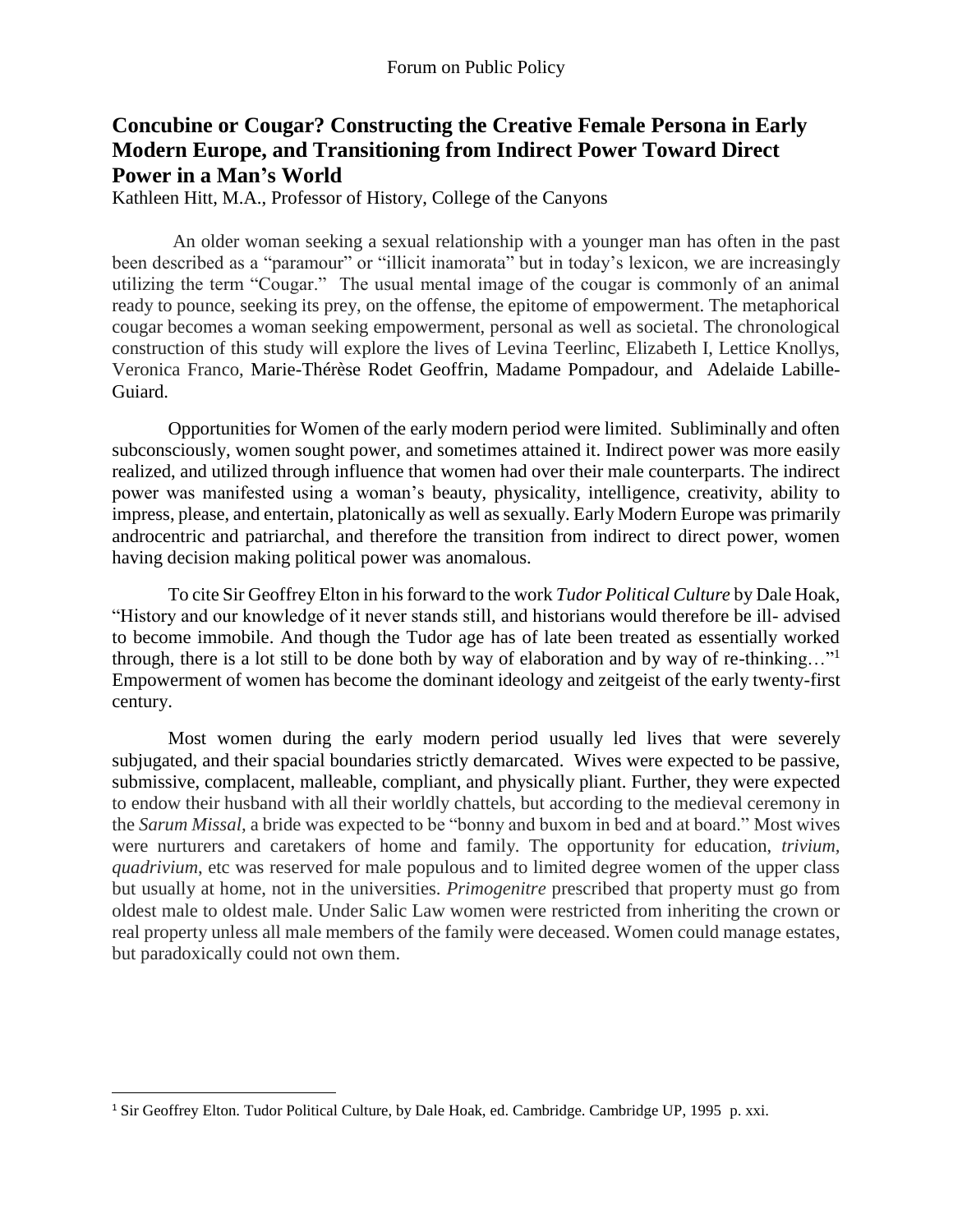#### Hitt, Kathleen

Yet women longed for an education. Sir Thomas More famously assured the education of his daughter Margaret More Roper with an education equaling any fine son of the peerage. However, it is doubtful that his later civil law maxim statement while on trial: *qui tacet consentire videtur* – 'he who keeps silence seems to consent' would have been applicable in today's dating culture involving consensual sex.

During the reign of Edward VI, a woodcut in John Foxe, *Actes and Monuments* Hugh Latimer preaching before Edward VI, women as well as men are depicted hearing the sermon.<sup>2</sup> "The scene incorporates the Erasmian Protestant appeal for the literacy of women as well as men, so that all people may understand the scriptures for themselves.<sup> $3\overline{3}$ </sup> And this would include translations into the vernacular. Most women however were educated at their mother's knee, in the home, or in some rare cases their father's workshop.

One example of this is Levina Teerlinc (1520-1576) a creative woman, who unknowingly constructed her own female persona. Indeed, female artists utilized indirect power through their creativity. Levina Teerlinc *nee'* Benninck, became the only female artist during the Henrician period at the court of Henry VIII, working in a man's world. Subsequent to artist Susanna Horenbout, (1503-1554) Teerlinc was ten years younger than her predecessor. Famous female contemporary artists of this age include Sofonisba Anguissola who was in the employment of Phillip II of Spain, and later Neapolitan artist Artemesia Gentileschi (1593-1656) who painted *Judith Slaying Holofernes* (1614–20) the gruesome subject a manifestation of her private anger directed toward her tutor and rapist Agostino Tassi when she was only seventeen years of age. Gentilischi was a survivor, whose subsequent paintings reflected sex and violence as a result of her experience.

When examining the life and oeuvre of Levina Teerlinc  $(1520-1576)^4$  through various historians we know more of the life and creative milieu of this important artist who long went unrecognized, and is only just now being lauded with fresh attributions, and more appropriate accolades.

Teerlinc was the daughter of Simon Bennick (1483-1561), the illuminator of the renowned [Ghent-Bruges school.](https://en.wikipedia.org/wiki/Ghent-Bruges_school) Benninck trained his daughter as a manuscript painter, and she may have worked in his workshop before her marriage to George Teerlinc of Blankenberg, and settled in London in 1545 during the reign of Henry VIII where she joined the household of Katherine Parr when she was queen. Teerlinc held the position of Court Painter for a salary of 40 or 44 pounds *annum*. Teerlinc was active through three subsequent Tudor monarchies, and during the reign of Elizabeth I, was an active miniature portrait artist. During Elizabeth's sovereignty, she introduced the portrait miniature to Queen Elizabeth I, and consequently enjoyed the patronage of this powerful female monarch."<sup>5</sup>

 $\overline{\phantom{a}}$ 

<sup>2</sup> Hugh Latimer preaching before Edward VI, woodcut in John Foxe, Actes and Monuments (1563), p. 1353.

<sup>3</sup> King, Article Tudor Political Culture. P. 114.

<sup>4</sup> Building on the work of Daphne Foskett, Sir Christopher Lloyd, Roy Strong, and Susan E. James Jim Murrell, Erna Auerbach, and Kimberly Faust,

<sup>5</sup> Kimberly Faust, A Crisis in Royal Identity. Introduction, Masters Thesis. P. 4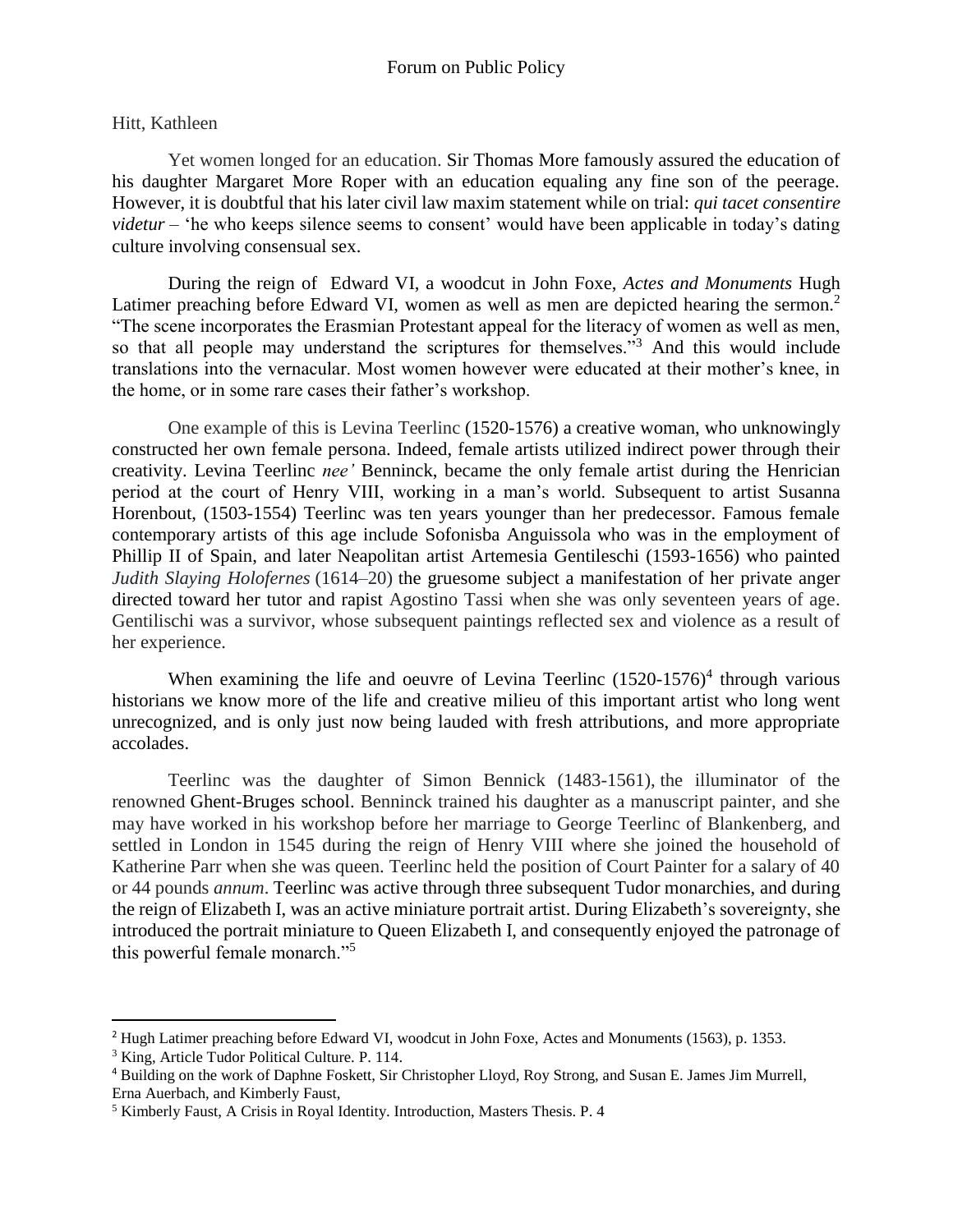# Hitt, Kathleen

 $\overline{a}$ 

Commissioned by the wealthy, these portraits facilitated marriages of state, and functioned as love tokens. Delicate, intimate, and designed to be hidden rather than displayed in public, miniatures were worn on ribbons, or kept private, tucked away amongst layers of clothing.

Upon the death of Court Painter Hans Holbein the younger, Teerlinc was paid 40 pounds *per annum*, which was **more** than her renown male predecessor was paid. Although her reaction is not recorded, one can only imagine that to be paid more than your male counterpart must have been a satisfying achievement in the sixteenth-century. Teerlinc trained Nicholas Hillard in the art of limning, who went on to supersede her in fame and notoriety, and some say in expertise. Teerlinc was eventually deemed a minor artist whose style was considered inferior to Hilliard's. Teerlinc was the only miniaturist artist working at court between 1546 when she came to England, and when Hilliard signed his first work in1560.

The portrait of Lady Katherine Grey and her son Lord Beauchamp is the first known English secular image of a mother and child. It is also, if you look very closely at the object Katherine wears round her neck, the first representation of a miniature portrait being worn. It is her husband's likeness, and so this forms a kind of family group. When this was created, Katherine was imprisoned in the Tower of London for her unsanctioned marriage to Edward Seymour, and that is where she gave birth to little Lord Beauchamp.<sup>6</sup>

The miniature *Maundy Thursday* a sublime example of ecclesiastical as well as royal ritual, and is part of Tudor Political Culture. Given as a New Years' gift to Elizabeth I, in 1563, this busy canvas depicts Elizabeth who has just finished washing the feet of the poor, accompanied by her ladies in waiting. The miniature is now in the Beauchamp collection at Sudeley Castle.

Although few if any of Teerlinc miniatures are signed, they are usually identified stylistically, and by attribution. Tiny disproportionate upper arms of the subject, signal a Teerlinc attribution.<sup>7</sup> J. Murrell wrote "Hornebolte and Levina Teerlinc too worked with the same methods, although her poor draughtsmanship and her derivative compositions can only have served to debase the previously high artistic reputation of the English limning."<sup>8</sup> Recent scholarship includes Kimberly Faust work exploring the dichotomy between the private and public realms of Elizabeth I through the work of Levina Teerlinc, and Susan James has reattributed a few Elizabethan miniatures previously considered as belonging to Hilliard, now attributed to Teerlinc. Teerlinc also would have worked on designs for jewelry, seals, portraits and documents.

This would have included *Touching for the King's Evil, Mary I* 1536 by Levina Teerlinc. Touching for the King's Evil was a ceremony performed on Holy Days: Good Friday, Easter, Pentecost or Michaelmas. The Queen was seated by the high altar, had fasted beforehand, and read

<sup>6</sup> Elizabeth Freemantle, Politics and the Art of Intimacy. http://www.elizabethfremantle.com/blog/-politics-and-theart-of-intimacy-levina-teerlinc-a-sixteenth-century-miniaturist

<sup>&</sup>lt;sup>7</sup> See Unknown Lady, Possibly Elizabeth I as Princess, c. 1550. Yale Center for British Art, New Haven.

<sup>8</sup> Murrell, V.J. *The Art of Limning.* Artists of the Tudor Court. Thames and Hudson Ltd. For V&A. 1983 P. 15.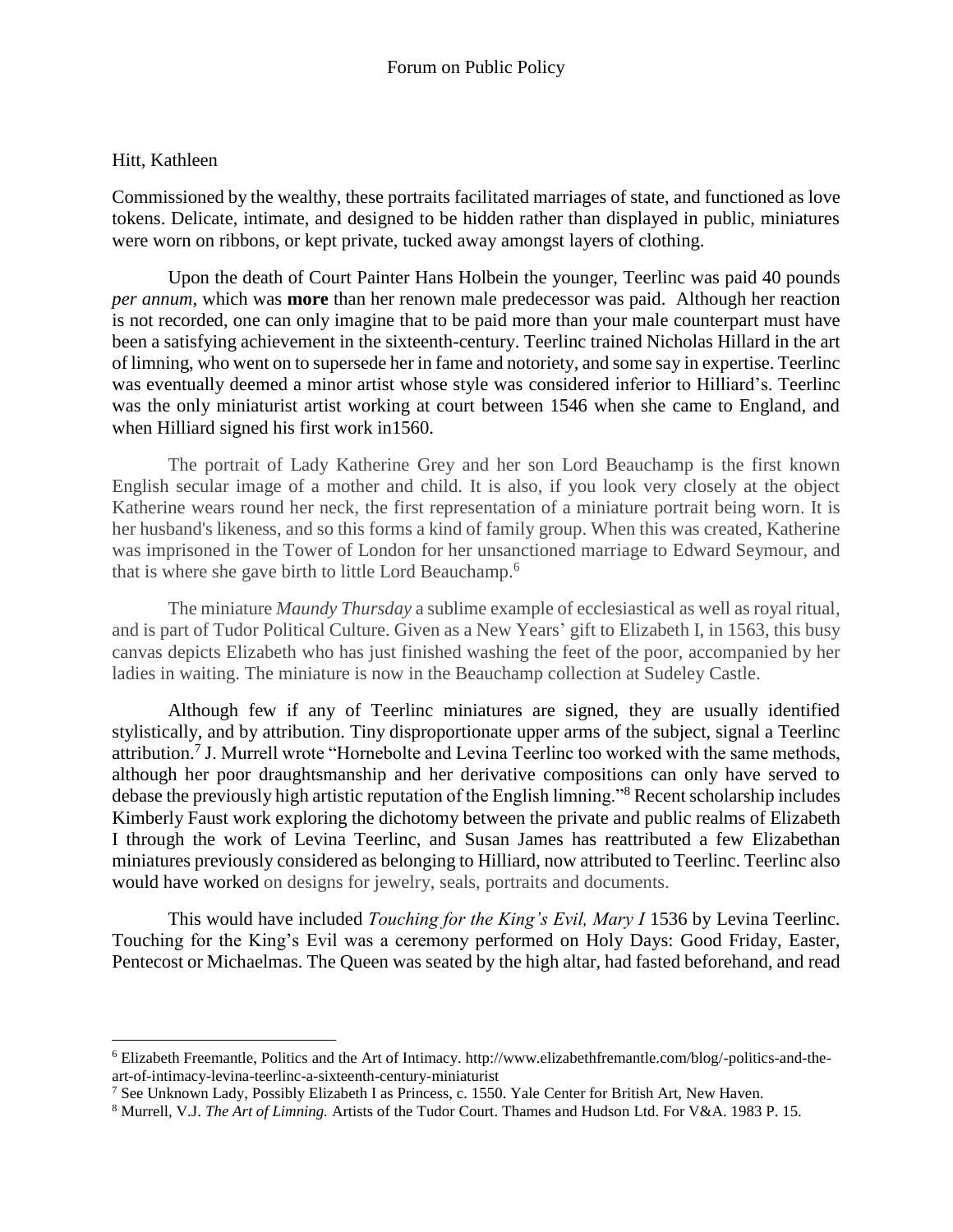several passages from the Bible beforehand. The Queen touched the afflicted place of the person, running her hand over the afflicted place. Laying on of hands, believing the monarch

# Hitt, Kathleen

 $\overline{\phantom{a}}$ 

could cure by divine right. The Queen also would bless large containers of rings at these services. These were considered a cure for diabolical sicknesses such as cramp and epilepsy. They were then dispensed to the afflicted. It was believed that the Queen's touch could also prevent illness.<sup>9</sup>

 Although most think of Elizabeth I (1533-1603) as one of the most empowered female monarchs who ever ruled, there was a time when she was disempowered. As a young woman living at Sudeley Castle, the home of her step mother Katherine Parr, Elizabeth I experienced unwanted advances from her stepmother's husband (also her brother's uncle) Sir Thomas Seymour. Elizabeth was tickled in the morning with unwanted advances. She arose earlier and earlier each day in order to be fully dressed by the time Seymour arrived in her bed chamber. When he died by beheading she was quoted as saying "this day died a man of much wit, and very little judgement." During her sister Mary's reign Elizabeth I was herself imprisoned in the Tower, and questioned, and never really secure until she ascended the throne in 1558. Ruling for 45 years alone, Elizabeth I was recognized as one of the most iconic powerful women of her time and throughout history. But initially she herself was without power.

 Later in her life we do see the monarch at the pinnacle of her empowerment as evidenced by her grandiloquent speech to her troops at Tilbury "I know I have the body of a weak and feeble woman, but I have the heart and stomach of a king, and a King of England too, and I think it foul scorn that Spain, or Parma should dare invade the borders of my realm." In later life, Elizabeth too focused her attention on a younger man, Robert Devereux, Earl of Essex, seven years her junior.

 At a time when heads were falling around her like cabbages, Lettice Knollys (1543-1634) was a rival to and endured the wrath of Queen Elizabeth I, and was a consummate survivor, living to the advanced age of 91 years. Her third husband Christopher Blount (1555-1601) was twelve years her junior. Her story was further popularized in the twentieth century Historic Romance novel, *My Enemy the Queen* by Victoria Holt and BBC costume drama Elizabeth R series.

Lettice Knollys was a phenomenal woman, during one of the most tumultuous and dangerous times in the English court, *surviving seven monarchs – from Henry VIII to Charles II*, several scandalous children, and three infamous husbands. As a kinswoman to the queen she also was of Tudor-Boleyn lineage, which mirrored the queen's own. Lettice was the granddaughter of Mary Tudor, Henry VIII's sister. Knollys was more than Elizabeth's 'rival' relative. She was a most impressive, formidable figure.

As lady in waiting to Elizabeth I, Knollys initially enjoyed the parties and inclusiveness that the glittering court provided. However, she married Robert Dudley Earl of Leicester without the Queen's permission, and was exiled and ostracized from court for many years. Even in exile, Knollys had indirect power through her influence at court, facilitated by her husband, Robert

<sup>9</sup> Monica Maria Stapelberg.Through the Darkness: Glimpses into the History of Western Medicine.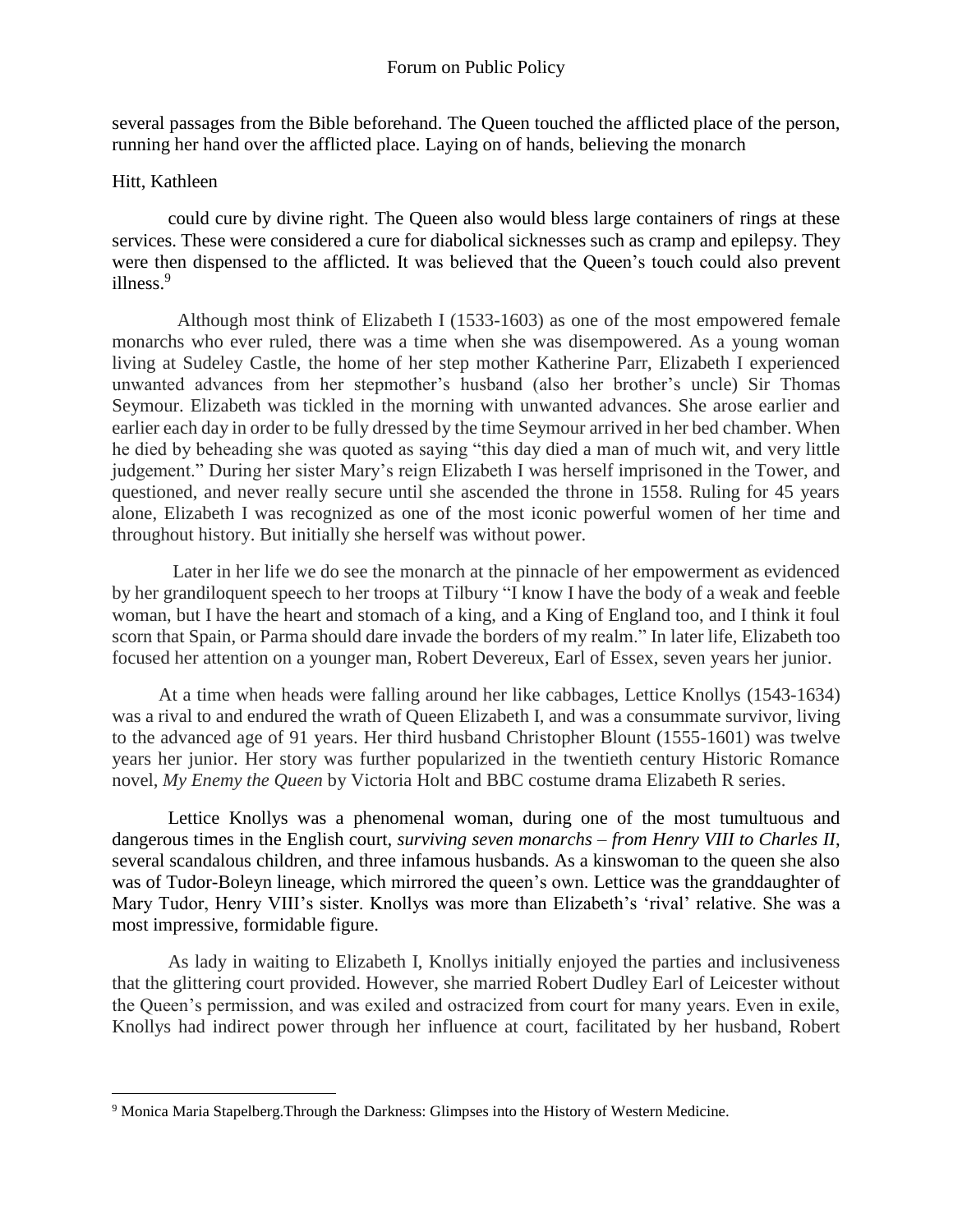Dudley, Earl of Leicester, and step-son Walter Devereux, Earl of Essex, son of her first husband. Both men ultimately were favorites of the Queen, at different stages of the Queen's life.

While ostracized from court, Knollys along with Leicester suffered the sadness of losing their only son Robert who died as a child. Lettice hoped to marry her daughter Dorothy to the King of Scotland. However, when the Queen discovered this plan, according to Spanish Ambassador Mendoza, Elizabeth swore she would "sooner the Scots King lost hid crown" than be married to the daughter of a "she-wolf." She also said that if she could find no other way to check lady Leicester's ambition, she would proclaim her all over Christendom as the whore she was and prove Leicester a cuckold.

At about the same time there was a rumor that Leicester was jealous of his wife's attentions to Sir Christopher Blount (1565-1601), his Master of the Horse. The tale gained credence after Leicester died suddenly on Sep 4, 1588 and Lettice married Bloun**t** July of 1589. She was fond of Blount, and she certainly knew that his love for her and (like Elizabeth, she loathed growing old) but Leicester was her main connection to fame, as well as something for which Elizabeth would never forgive her. The anonymous manuscript, "*Leicester's Ghost*" claimed that Lettice and Blount had poisoned him to prevent him from killing Blount and imprisoning Lettice in Kenilworth. Leicester s will seems to disprove this. It was written on his deathbed in the form of a letter to Lettice. After her remarriage, which angered the Queen, Lettice remained primarily at Drayton Bassett, Staffordshire, a life she deemed fit "*only for the disgraced*" In 1597 her son the Earl of Essex, who had replaced Leicester as the Queen's favorite, made several attempts to reconcile the two women. After two meetings which the Queen avoided they finally came face to face and Lettice presented her cousin with a jewel, but when she requested permission to return to Court a few days later, it was refused. Her son the Earl of Essex famously went to his death for leading a rebellion against the Queen.

 Lettice Knollys was a tenacious woman, who lived to old age before dying in her bed, Ultimately, even after the son of Mary Stuart, James VI of Scotland, ascended to the throne as James I in 1603, and Knollys survived.

Was the "thrill of the hunt" strictly a male endeavor? During the sixteenth-century, courtship narratives were mostly male. Elizabethan musician Thomas Whythorne understood the difference between "wooing" and wiving" Pleasures of the moment, and serious matrimonial courtship on the other." Courtship for him required strategies akin to the chess game or the hunt."<sup>10</sup>

And yet the Venetian *cinquecento* courtesan had long captured the imagination as a female symbol of sexual license, elegance, beauty, and unruliness. Veronica Franco (1546-1591) was a courtesan but more importantly, a writer and citizen of Venice.

Pietro Arentino's I*l Ragionmento della Nannae della Antonia*, 1534 is a psychosexual study of Rome during the Italian Renaissance. During this era, women did what they had to in order to survive. And a young woman usually had only three choices open to her: become a wife, a nun or

 $\overline{a}$ 

<sup>&</sup>lt;sup>10</sup> Cressy, David. *Birth Marriage and Death Ritual Religiion & the Life Cycle in Tudor Stuart England. Oxford,* Oxford UP. P. 237.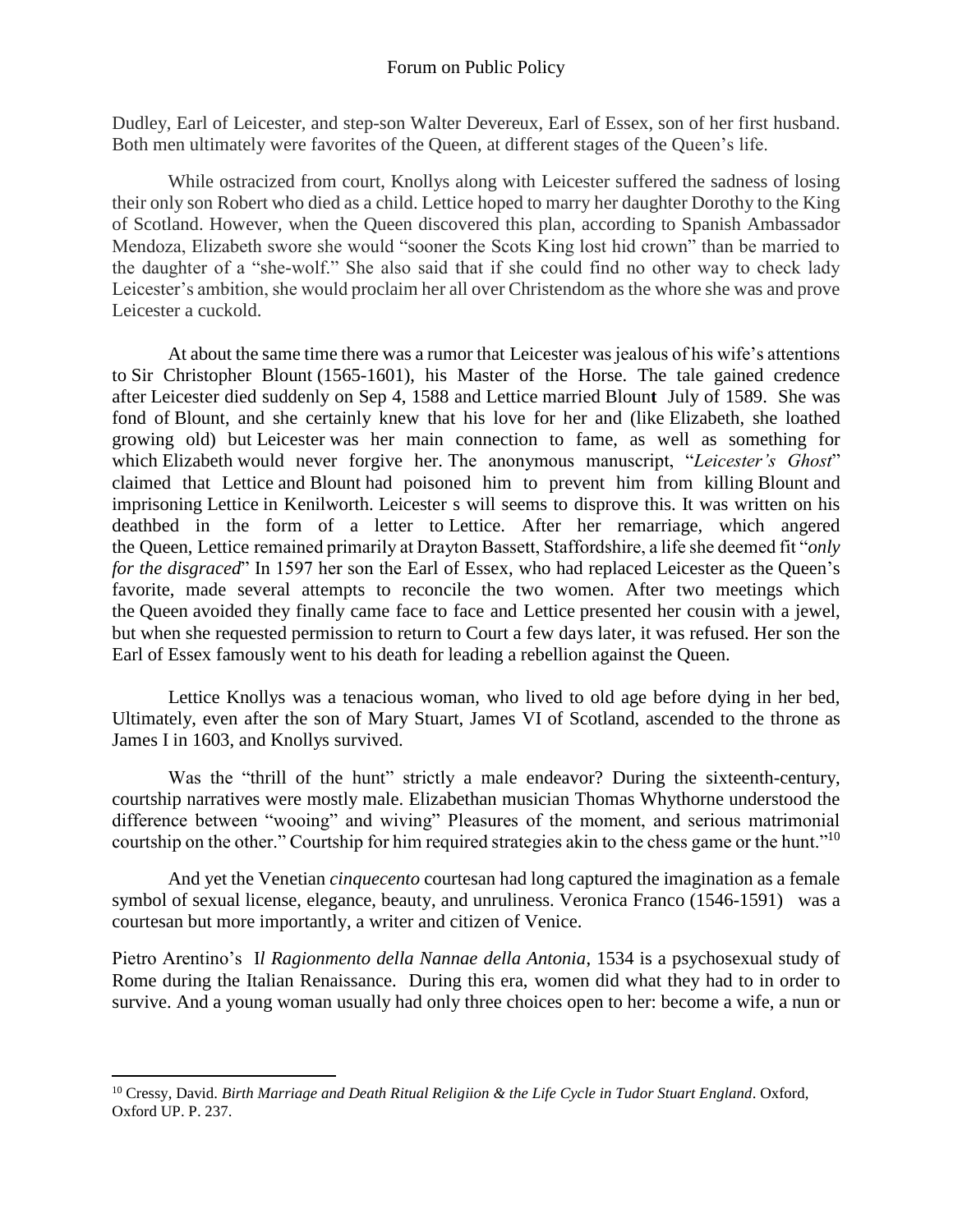a courtesan. A wife was a slave to her husband, a nun a slave to the church, but the courtesan was a savvy business woman. The goal was to survive and prosper.<sup>11</sup>

#### Hitt, Kathleen

In the book The *Honest Courtesan* by Margaret Rosenthal, the complex multi-talented personage of Veronica Franco takes shape. In the film *Dangerous Beauty*, based on the book, Veronica (Catherine McCormack) is brilliant, gifted and beautiful, but the handsome aristocrat she loves, Marco Venier (Rufus Sewell), cannot marry her because she is penniless and of questionable family. So Veronica's mother, Paola (Jacqueline Bisset), taught her to become a courtesan, "one of the best."

Rosenthal tells us that Sir Henry Worton, English ambassador to Venice for over ten years, reportedly fled the city in 1591 during his first trip there, because he found the climate of the city unwholesome, and not being made of stone he felt he could not trust himself among the famous Venetian courtesans." <sup>12</sup> Given Worton's account, the courtesans must have been intoxicatingly beautiful and the temptation nearly overwhelming.

Franco wrote in passionate support of defenseless women, had strong convictions about inequality and in the eroticized language of her epistolary verses, the seductive political nature of all poetic contests. She had an awareness of the threat she posed to her male contemporaries. Indeed, a primary poet rival was Maffio Venier. Ironically, Franco was defended by Maffio's wealthy uncle Domenico Venier.

Veronica Franco had beauty, intelligence and eventually power influencing the political realm. Her famous *liaison* with Henri III of France, which resulted in his gift of ships to the Venetians to fight the invading Turks, greatly impacted history. In 1574 Henry III of Valois along with Alfonso III Duke of Ferrara visited Venice for ten days. Franco was 28 years old, and Henry III was 23. "How Henri learned about Veronica Franco is not clear. Famous, however for his extravagance and bizarre sexual proclivities, (unlike Worton) Henri III also reportedly indulged in all the pleasures that Venice offered such distinguished foreign visitors. Thus it would not be surprising that Franco was singled out as the kind of obligatory tourist feature that had earlier lured less-renowned foreign travelers to Venice."<sup>13</sup> Although Franco was objectified, she utilized her sexual talents diplomatically.

Franco, an intellectual, was well versed in *Ovidian* and *Boccaccian* sources."<sup>14</sup> Franco wrote a sonnet to Henry III praising him including an analogy of herself as Danae, and him as Jupiter. He departed with two gifts, her enameled portrait and her sonnet, inspired by his noble presence. This is evidence that Franco knew how to promote herself, and keep her image in the mind of Henri III, a powerful monarch.

 $\overline{\phantom{a}}$ 

<sup>11</sup> Mark Lamonica. Renaissance Porn Star. P. 4

<sup>&</sup>lt;sup>12</sup> The Life and Letters of Sir Henry Woton. Oxford UP 1907

<sup>13</sup> Rosenthall, Margaret. *The Honest Courtesan: Veronica Franco, Citizen and Writer in Sixteenth-*

*Century Venice*. Chicago: University of Chicago Press, 1992.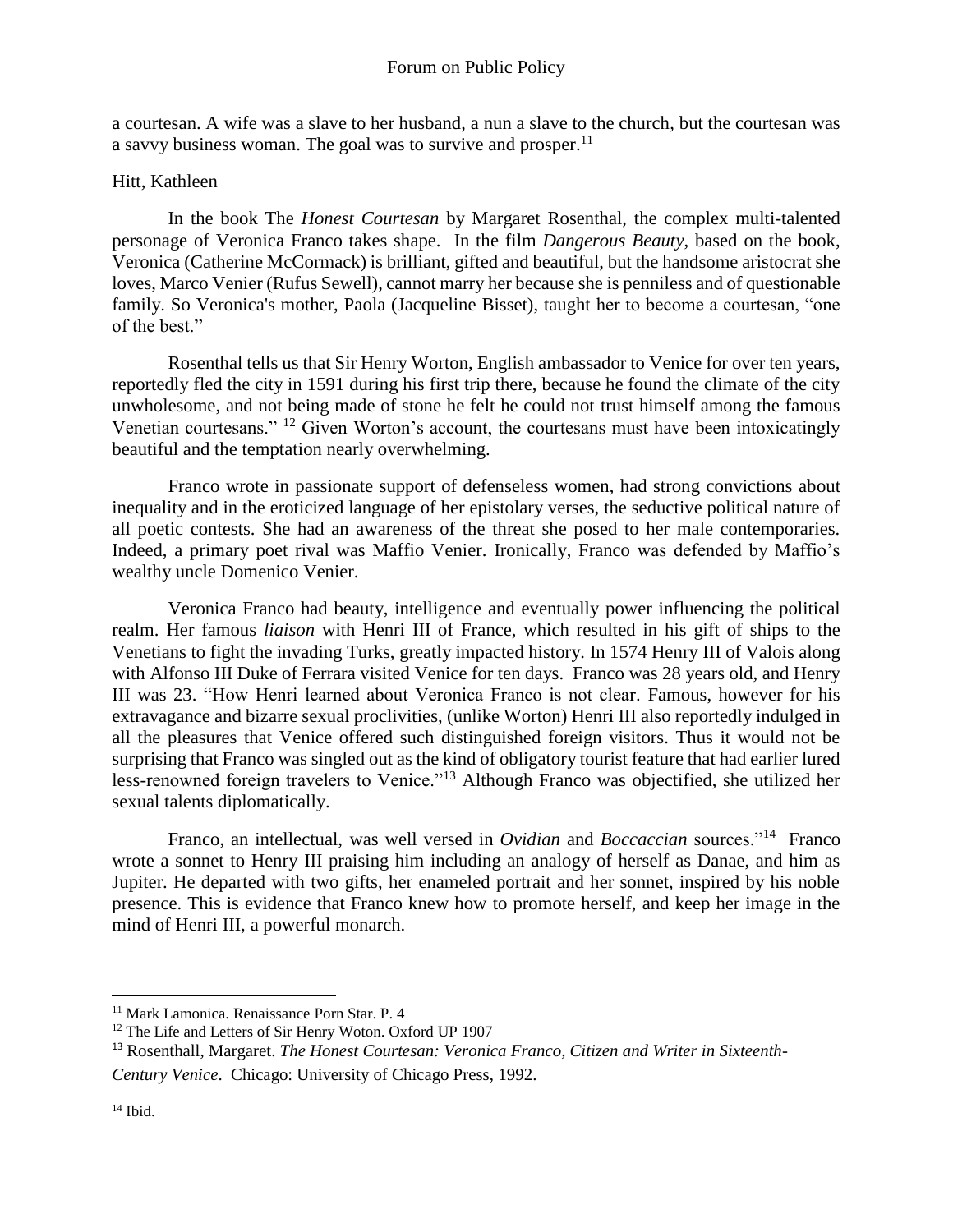There is some evidence that she defended herself before the Holy Inquisition when she was put on trial. One can speculate that her experience with public speaking, having given public orations of her poetry may have facilitated her exoneration.

# Hitt, Kathleen

By the second half of the eighteenth-century, enlightened ideas gained popularity all over Europe, however the origin was in France during the *Ancien Regime.* The French refer to this period as "*le siècle des lumieres*" or the Century of Light. Charles Pinot Duclos defined the Enlightenment as a new way of thinking that took all relevant circumstances into account using insight and understanding to arrive at new and more profound explanations.

Earlier during the proto-Enlightenment Bernard Le Bouvier Fontanelle's interlocutor was a woman in his *Conversation on a plurality of Worlds*. In *Entretiens*, a series of informal dialogues take place on successive evenings in the Marquise's moonlit gardens. It is here that Fontenelle describes the new cosmology of the Copernican world view to his willing female pupil. Fontanelle transcends normal paradigms by making his interlocutor a woman, inviting female participation in the exclusively male dominated intellectual world of scientific discourse. Fontanelle had female supporters in the Salons who fueled his popularity and the local newspaper, Mercure Galant, praised his work. The newspaper was read by an increasing number of women during this century.<sup>15</sup>

The prestige of the *salon* reached an apex in pre-revolutionary decades of the eighteenthcentury. Famous *salonistes* of this period include Madame d' Epnay, Madame de Geoffrin and Madame de Scudery, a novelist of who reigned over the Parisian Saturday. Marie-Thérèse Rodet Geoffrin**,** (1699- 1777), was an French Enlightenment *Salonnierre.* whose salon in the *Hôtel de Rambouillet* became an international meeting place of artists and men of letters from 1749 to 1777. The daughter of a valet, she married a rich manufacturer, a member of the newly influential *bourgeoisie*. Although lacking formal education herself, Madame Geoffrin was sensitive, an excellent listener, and naturally intelligent. As a widow, following her husband's death Madame Geoffrin became an active Parisian citizen,at the age of 50. Geoffrin inherited the salon of Madame de Tencin, and became a generous, motherly patron to her guests and protégés, offering them criticism as well as advice. She ruled her domain with tact and strictness; neither religion nor politics as a subject of conversation was permitted. On Monday she received painters, artists as François Boucher, Maurice-Quentin de La Tour, and Jean-Baptiste Greuze. On Wednesdays, scholars and writers were received including Horace Walpole, Pierre Marivaux, Bernard de Fontenelle, and Helvétius. Madame Geoffrin's salon was also a centre for the *Encyclopédistes*, whose vast project she subsidized.<sup>16</sup> Eventually she corresponded with Catherine the Great of Russia, King Stanislaw August of Poland, and Voltaire. The Salon survived the French Revolution in a transmogrified form in political circles.

 $\overline{a}$ 

<sup>&</sup>lt;sup>15</sup> Gelbart, Nina. Inroduction. Conversations on the Plurality of Worlds. By Bernard le Bovier Fontennelle. Los Angeles: University of California Press. 1990. P. xv.

<sup>16</sup> Eds. Encyclopedia Britannica. www.Britannica.com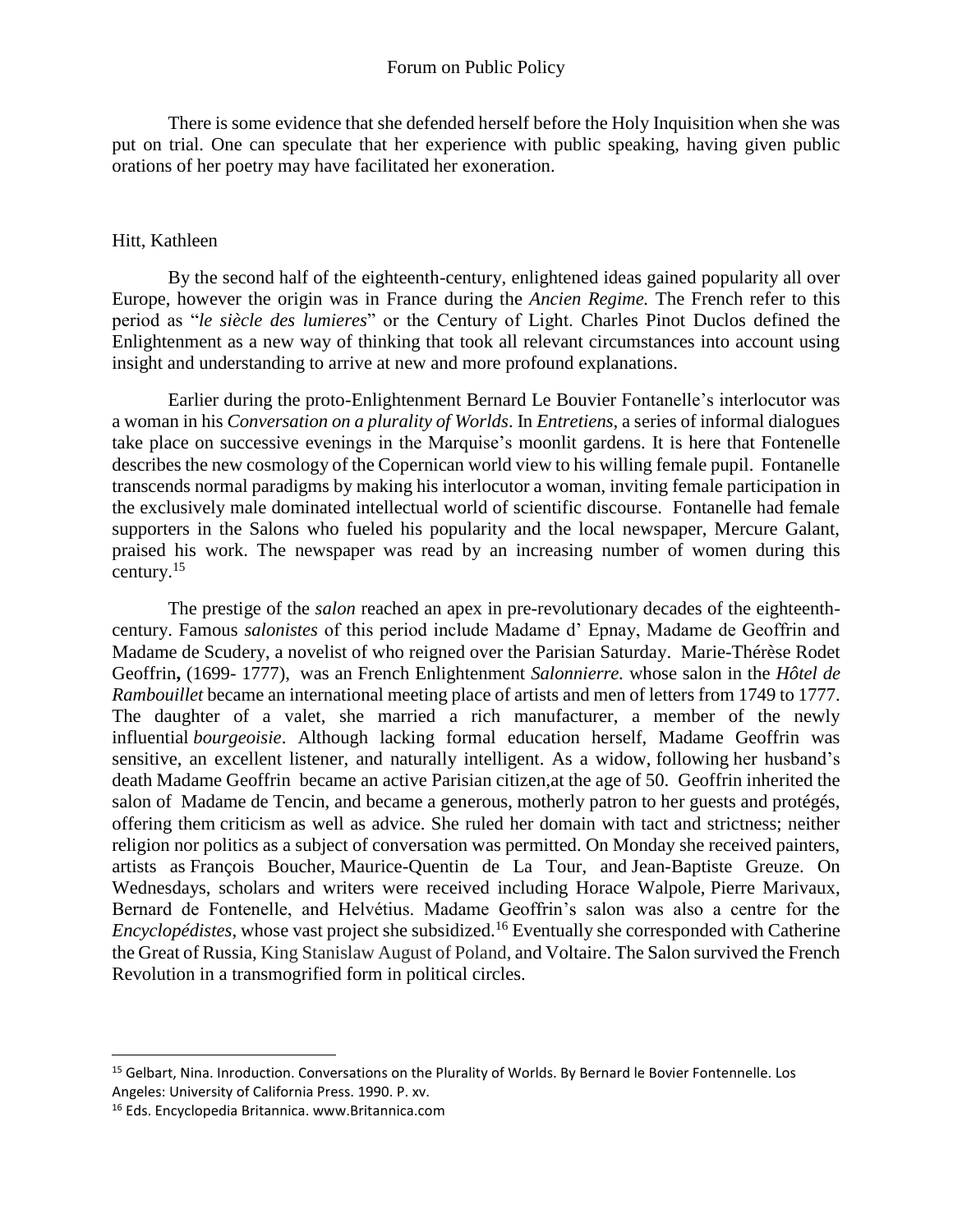The Court mistress could embody sexual as well as political intrigue. Most women were multi-dimensional. multi-layered and complex. Catherine de' Medici was known to have said "Never has a woman who loves her husband, liked his whore." Even the Queen was subject to her husband's power. Indeed it was the king who decided whether the queen would enjoy spacious royal apartments, or cramped cold rooms in a distant wing. And the court echoed his treatment of her.

#### Hitt, Kathleen

 $\overline{\phantom{a}}$ 

Jeanne Antoinette also known as Madame Pompadour, (1721-1764) founded her own salon which was attended by important philosophers, including her close friend, the enlightened satirist Voltaire. Voltaire wrote to her "It is something to be proud of that those who know how to think should speak thus of you." As she achieved celebrity, King Louis XV heard of her intelligence, talents, and beauty. In 1745 a group of courtiers, including de Tournehem, promoted her to the King, who was still mourning the death of his third "official" mistress, the Duchesse de Châteauroux, formerly known as Marie Anne de Mailly-Nesle, youngest of the five famous de Nesle sisters, four of whom became mistresses of the King

On the night of February 25, 1745, Louis XV (although married to Queen Marie Leszczyńska of Poland) met Jeanne-Antoinette d'Étioles, at one of the masked balls at Versailles. The king was dressed as a yew tree, and Pompadour as Diana the Huntress. She Jeanne Antoinette exhibited an acumen for languages as she was fluent in Latin as well as Greek. Pompadour a renowned beauty who absolutely extinguished everyone else when she entered the room.<sup>17</sup>

Less than a month later she became the King's mistress and was installed at the palace in an apartment directly above his. This was connected by a secret staircase. She rose from commoner to titled Marquise, which he did by purchasing the Marquisate of Pompadour in June, granting her the name by which she is known historically: Madame de Pompadour. She was formally introduced to his court on September 14, 1745.

Pompadour famously supported and defended the development of Dennis Diderot's mammoth *magnum opus*: the *Encyclopédie,* empowering to the rising middle class, and prologue of intellectualism*.* She also used her indirect power to facilitate the release of Voltaire from the Bastille.

During the *Ancien Regime*, Louis XV gave his *mistress en titre* real political power to hire and fire at will. Madame Pompadour was given real political power, and she used this power, acting as a Prime Minister. "Madame de Pompadour wielded the greatest power of any royal mistress ever. Initially interested only in her romance with Louis XV, the new mistress started tentatively at first-sounding out which courtiers were her friends and which were her enemies. She used her influence with Louis to dismiss high-level officials who stood resolutely against her and replace them with her friends."<sup>18</sup> She hired her own supporters and fired her opponents at court. She became directly involved with political factions. This included the comptroller who challenged her extravagant spending. She responded by replacing him with a friend of hers who paid all her bills. Eventually Madame de Pompadour controlled pensions, titles, and position at court. "The

<sup>17</sup> *The Eighteenth Century Woman*. Metropolitan Museum of Art Production, 1982

<sup>&</sup>lt;sup>18</sup> Herman, Eleanor. Sex with Kings: 500 Years of Adultery, Power, Rivalry, and Revenge. P. 163.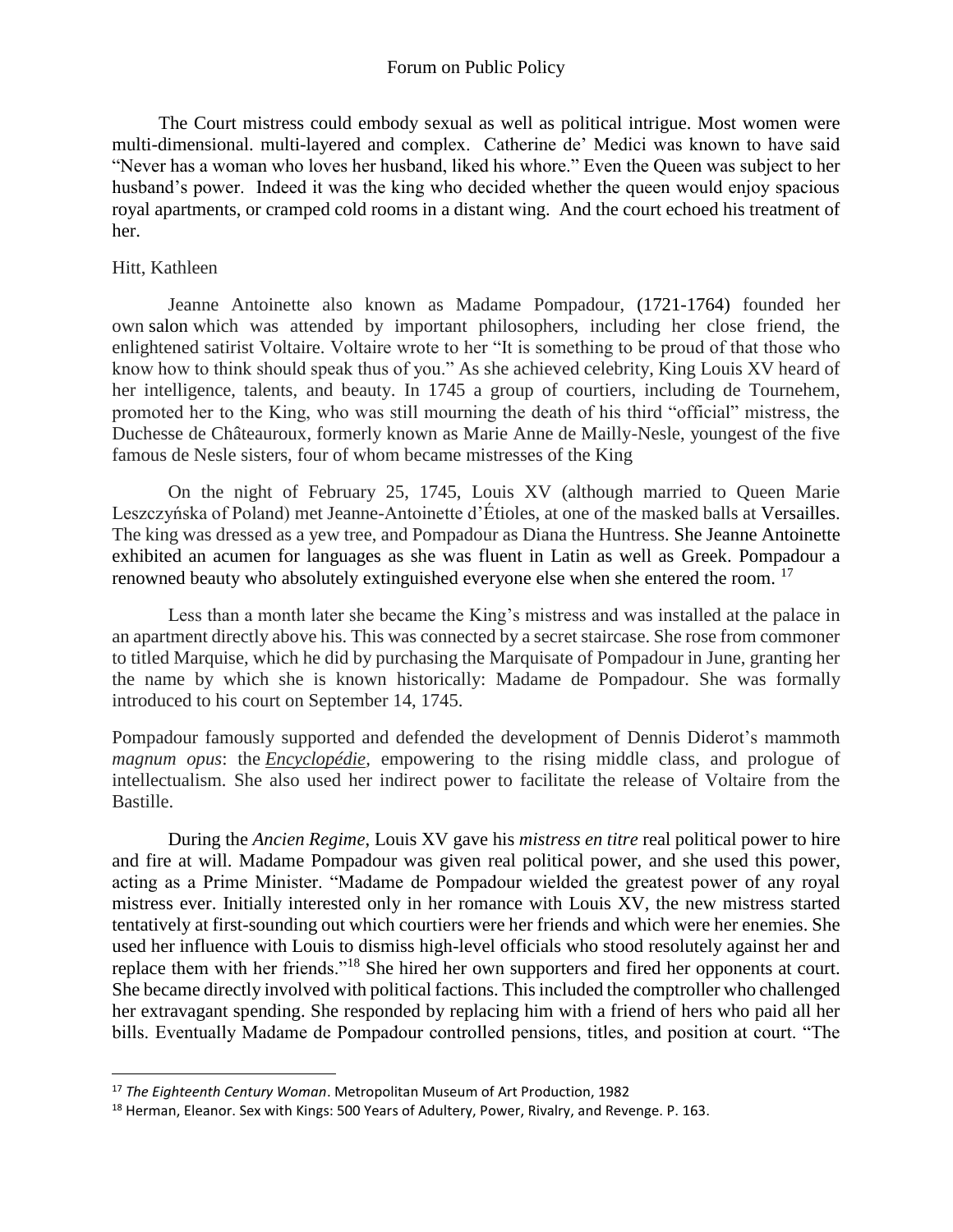king, relieved that he did not have to make all the decisions himself, gratefully relied on his mistress to take care of them."<sup>19</sup> Subsequently, government officials, ministers, courtiers and struggling artists also befriended her. When court documents were issued, the language was usually hers.

#### Hitt, Kathleen

Pompadour is also remembered for her artistic contributions both as patron and creator. She commissioned works from the greatest French artists of the day, and Francois Boucher was her favorite. "Pompadour wasn't only a well-known patron of the arts but also the owner of a creative mind,"<sup>20</sup> She created etchings, cut gems, was an accomplished musician, staged court amusements and curated and commissioned artists to produce works that were displayed in her private collection and at the court. Her interest in art stretched to production–she is also remembered for supporting a royal porcelain factory that made beautiful dishes and other things at *Sèvres*, near *Versailles*, and for supporting the tapestry industry.<sup>21</sup>

Madame de Pompadour played a key role in making Paris the capital of taste and culture in Europe. As a passionately devoted patron of the arts, sciences and literature, sponsoring many painters, sculptors, architects, furniture craftsmen, interior designers and writers, including the aforementioned, Voltaire. Through her influence her guardian, de Tournehem, became *directeur général du Batiments du Roi,* overseeing all royal building projects*.* Following his death in 1751 he was succeeded by Madame de Pompadour's brother, Abel-François, the Marquis de Marigny. Together they designed the *Place de la Concorde* and the *Petit Trianon* on the grounds of Versailles.<sup>22</sup>

After five years as the king's mistress Pompadour moved from her cozy apartments under the eaves of Versailles, to palatial grand apartments on the ground floor directly below the King's apartments. He had access to her with a secret staircase. "In these grand rooms she worked for thirteen years as the unofficial prime minister of France. Indeed she had far more power than any of Louis's ministers, as it was she who appointed them. In 1753 the marquis d'Argenson wrote "The mistress is Prime Minister, and is becoming more and more despotic, such as a favorite has never been in France."

The combination of her fragile health and his roving eye caused him to replace her in his bed when she was only 29.<sup>23</sup> As Madame Pompadour's beauty faded she procured beautiful women (including virgins) to come in and service the king. However, she was careful to select only those who would not become her rivals. This included the famous Louise O'Murphy subject of Francois Boucher's painting. Pompadour was undisputedly, the most powerful woman in France for nearly twenty years. And after suffering depression and insomnia, she died reportedly of Tuberculosis in 1764.

l

 $19$  Ibid.

<sup>20</sup> Marissa Fessenden for Smithsonian.com.

<sup>&</sup>lt;sup>21</sup> Kat Eschner. Madam Pompadour was far more than a Mistress. Smart News. Smithsonian.com 2017. (accessed 5.30.17)

<sup>22</sup> https://bonjourparis.com/history/madame-de-pompadour/

<sup>23</sup> https:ibid.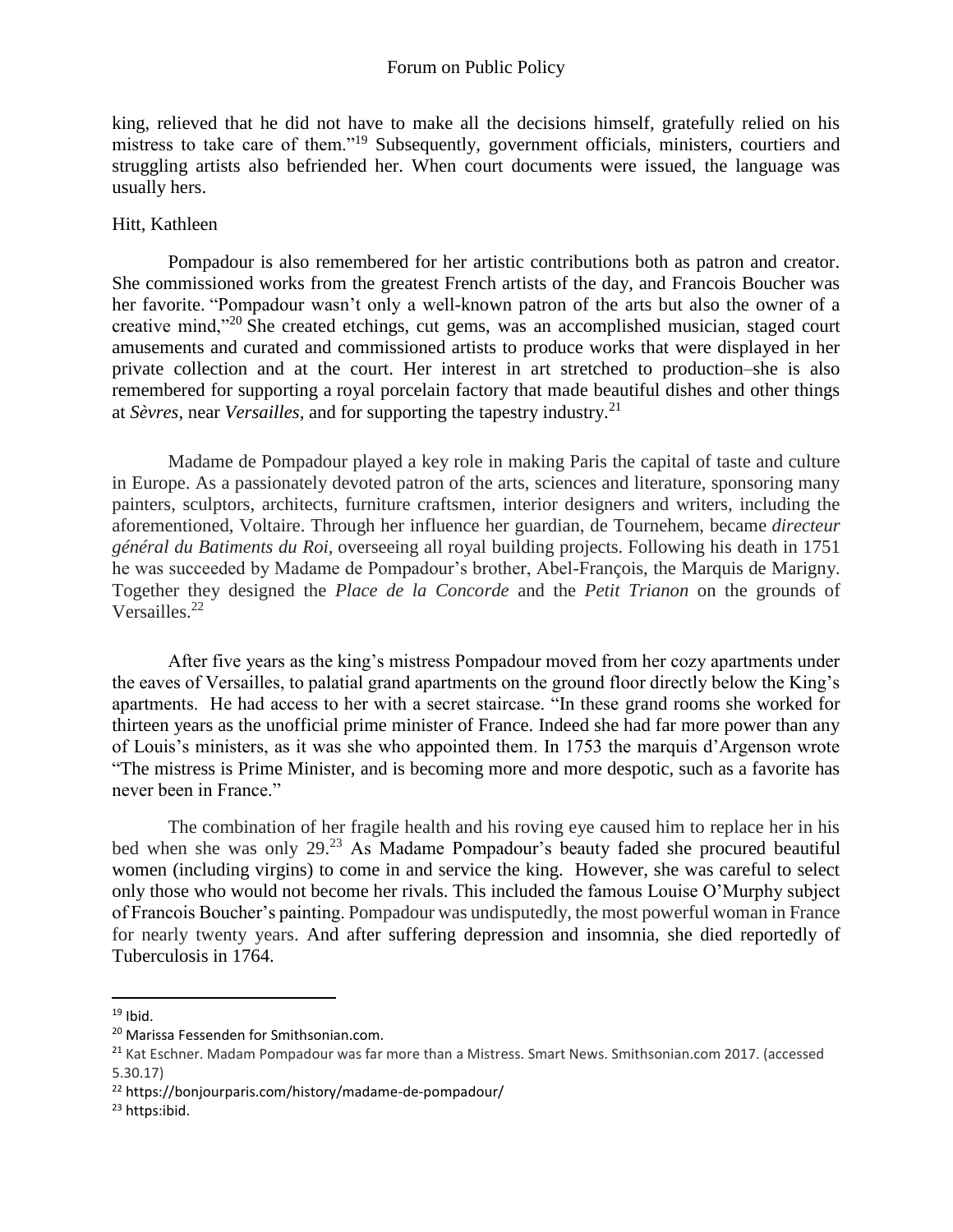Court painter of the *Ancien Regime*, Adelaide Labille-Guiard (1749-1803) was an artist who trained other female artists and was a survivor. She had indirect power through her creativity, presence of mind, and diplomacy.

#### Hitt, Kathleen

The painting *Self-portrait with two pupils*, signed and dated 1785, and was exhibited in the *Salon* that same year. Labille-Guiard was named official painter to Louis XVI's maiden aunts Hitt, Kathleen

in 1787. In the full-length life size portrait Labille-Guiard is apparently teaching other female artists. Indeed Louis XVI had recently reiterated through his arts minister that the maximum number of women members would remain no more than four, and that no increase would be contemplated.

Although her more famous contemporary Elisabeth Vigee-Lebrun gained economic independence allowing her to escape to England during the French Revolution, Adelaide Labille-Guiard used diplomacy to survive the transition, and remained active as an artist into the First Republic of France.

On 31 May 1783, Labille-Guiard was accepted as a member of the French *Académie Royale de Peinture et de Sculpture*. Three other women, including Élisabeth-Louise Vigée-Lebrun, were admitted as members on the same day.

The paintings of Labille-Guiard and Vigée-Le Brun were often compared by critics, with Vigée-Le Brun usually receiving more favorable reviews. Labille-Guiard's early masterpiece *Selfportrait with two pupils*, exhibited at the Paris Salon in 1785, was influenced by Vigée-Le Brun's style. The artwork of Adélaïde Labille-Guiard is now considered of equal or greater value.

Patronage by the aunt of Louis XVI of France, the princess Marie Adélaïde, gained Labille-Guiard a government pension of 1,000 *livres* and commissions to paint Adélaïde, her sister Victoire-Louise, and Élisabeth, the king's sister. The portrait of Adélaïde, exhibited in 1787, was Labille-Guiard's largest and most ambitious work to that date. In 1788 she was commissioned by the king's brother, the Count of Provence (later Louis XVIII of France), to paint him at the centre of a large historical work, *Réception d'un chevalier de Saint-Lazare par Monsieur, Grand maître de l'ordre*.

These royal connections made Labille-Guiard politically suspect after the French Revolution of 1789. In 1793 she was ordered to destroy some of her royalist works, including the unfinished commission for the Count of Provence. The exile of the Comte of Provence meant Labille-Guiard had not only lost her last royal patron, but she also did not receive a cent of the agreed upon 30,000 livres.

Adelaide Labille-Guiard was far from conservative, however. In the early 1790s she campaigned for the Academy to be reopened to women. At the Salon of 1791 she exhibited portraits of members of the National Assembly, including Maximilien Robespierre.

In conclusion, it is evident that these women share significant commonalities. Artists Teerlinc and Labille-Guilard were eclipsed by their more famous contemporaries: Hilliard and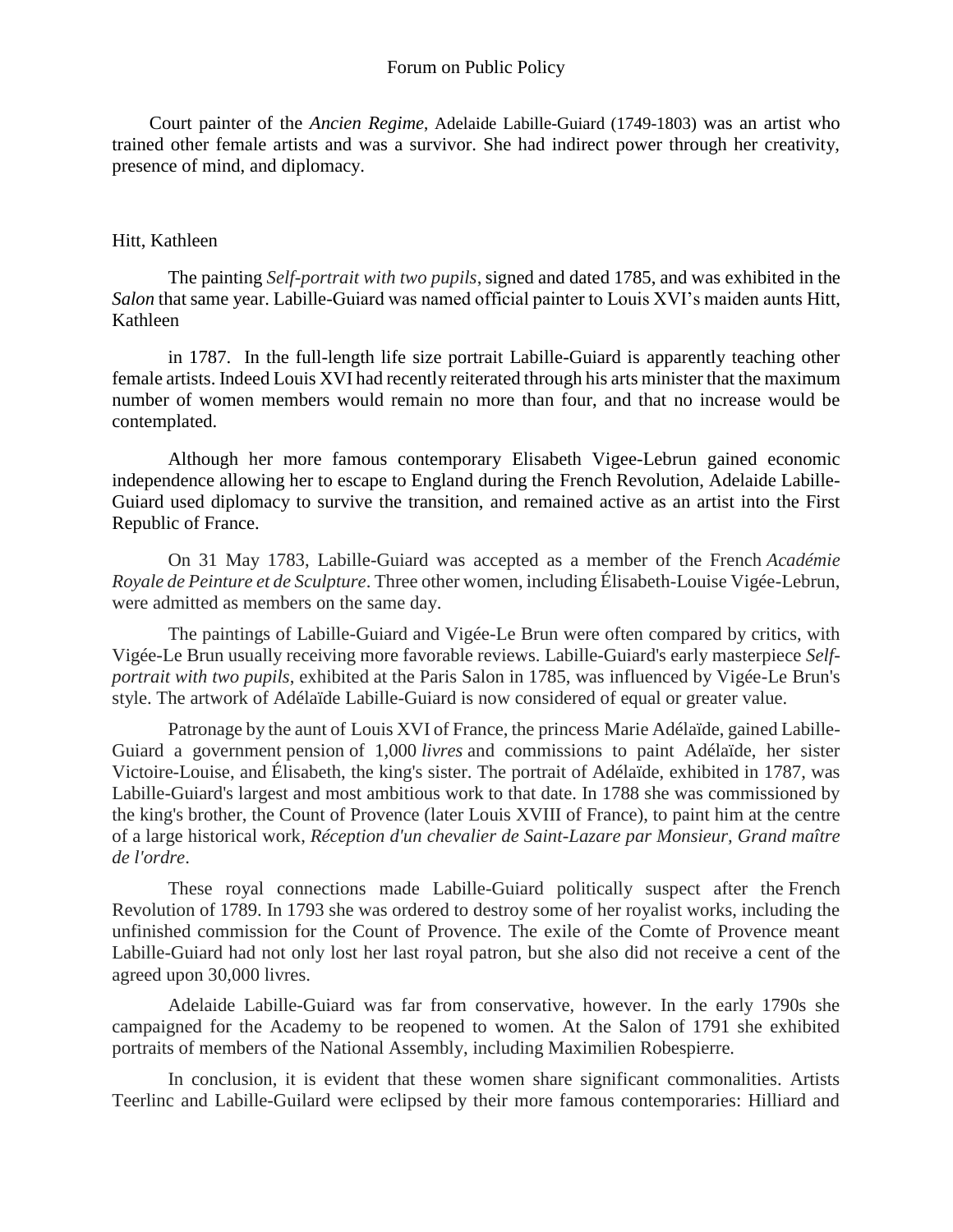LeBrun respectively, who were also given more acclaim. Only recently have Teerlinc and Labille-Guilard achieved more visibility, and their historical impact realized, recounted, and reassessed.

Lettice Knollys and Adelaide Lebille-Guilard were survivors. Knollys surviving her powerful royal cousin's wrath, forced to endure lonely years of exile from court, and Lebille-Guilard with all diplomacy survived the wrath of the Committee of Public Safety during the French Revolution, and into the of the First Republic. She also facilitated training other female artists.

Comparably, Franco and Pompadour as courtesans moved from indirect power through their beauty, intelligence, pleasure giving, sexual capabilities to direct power, influencing the politics of the day. Franco's *liaison* with Henry III of France became the conduit for his gift of one hundred ships to the Venetians, enabling them to fight the invading Ottoman Turks at sea. Pompadour after becoming the King's mistress was given direct power by the King to act as Prime Minister with power to elevate, or eliminate persons from court at will.

Exploring the lives of women both notable or nameless, it is evident that in the past women did what they had to, for their own survival as well as sustaining and providing for their families.

Changes during the Sexual Revolution of the 1970's women began going after what they wanted, rather than waiting to be asked. One could argue that Mrs. Robinson as portrayed by Anne Bancroft In the film *The Graduate,* became the prototype for the Twentieth, and Twenty-first century Cougar.

Women have long fought gender polarity, wage disparity, and inequality, and like the metaphorical cougar, they have clawed their way up the corporate ladder, only to be restricted by the infamous and perilous glass ceiling.

With the political rise of Hillary Clinton, as First Lady during the Presidency of Bill Clinton, she moved from indirect power through influence she had with her husband, and then transitioning to direct power as Senator of New York, Secretary of State during the Obama Administration, and ground breaking Democratic Party Presidential Nominee in 2016.

And there continue to be women who use their celebrity status to facilitate change, and make a political statement. Pro-active women speak out against sexual violence used against women in war torn areas. With the Twenty-first century Harvey Weinstein scandal, subsequent #Metoo movement, women are uniting and demanding a more respectful workplace. Gendered socialization is being confronted and subverted, and great strides are being made against the objectification of women in the media, including print, film, and broadcasting.

And further evidence of modernization was realized in England with the 2011 Royal Equity Act. Royal daughters won equal right to ascend the throne, and succession is now determined by order of birth rather than gender.

At present we are seeing a paradigm shift, and a steep trajectory in the number of women becoming like the metaphorical cougar, involved in the political process, and interjecting political efficacy. Alice Walker once said "The most common way people give up their power is by thinking they don't have any." Women continue the quest for autonomy, creative milieu, personal satisfaction, and intellectual autonomy, requisite to assuring their full societal empowerment in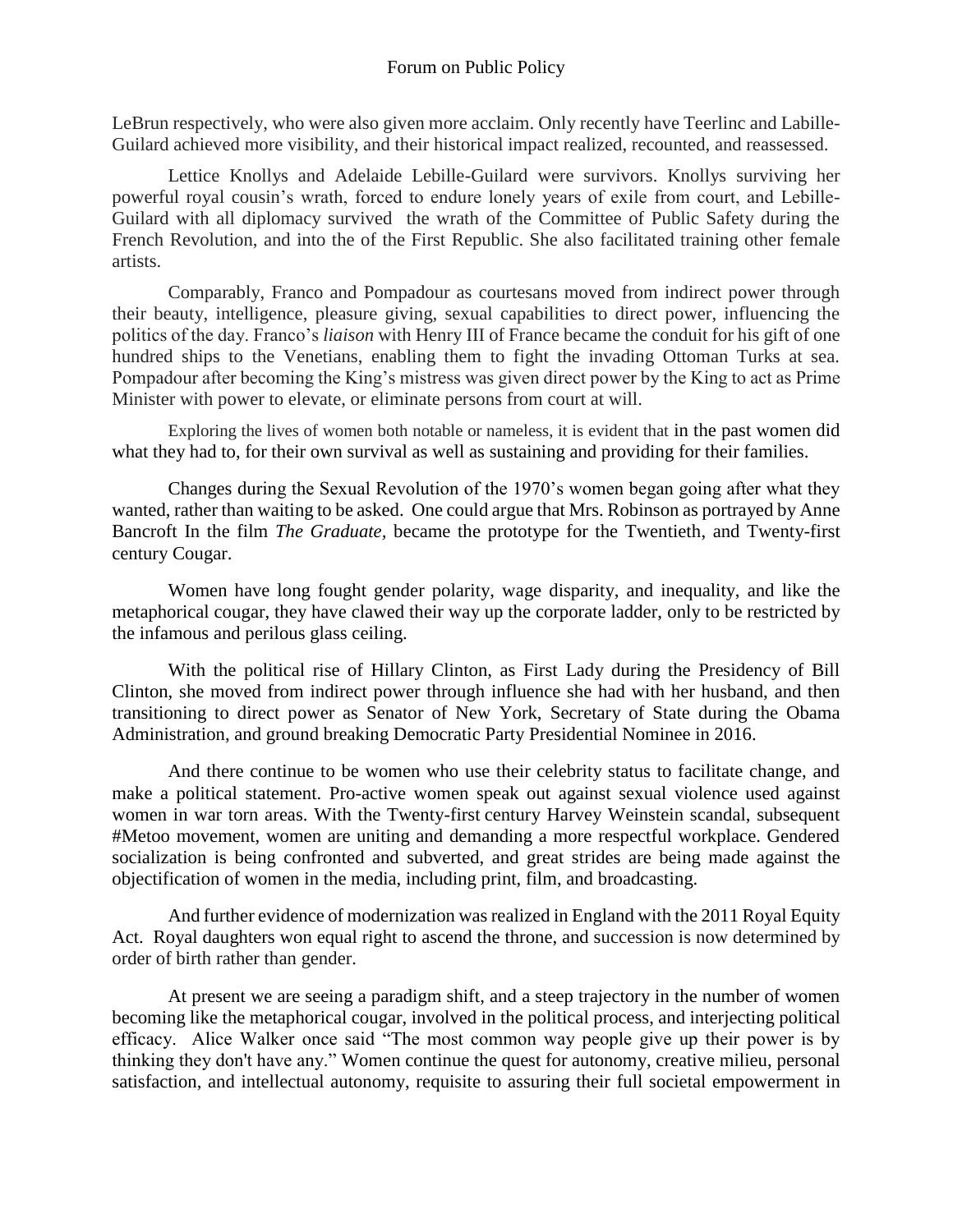what will eventually become our twentieth, and twenty-first century collective memory. *Vivant libertas momentis et progressus historiae*!

## References

Primary Sources

Pietro Arentino, I*l Ragionmento della Nannae della Antonia*, 1534

Bernard Le Bouvier Fontanelle, *Conversation on a plurality of Worlds*.

John Foxe, Actes and Monuments, *Hugh Latimer preaching before Edward VI,* woodcut in (1563),

Rowland Lackey after Hans Holbein the Younger, *The Family of Sir Thomas More, his father, his household and his descendants*, 1593.

Adelaide Labille-Guiard *Self-portrait with two pupils*, 1785.

Veronica Franco. *Lettere familiari a diversi* A Sonnet to Henry III*.* 1580.

Veronica Franco. *Poems in Terza Rima*

Artemesia Gentileschi *Judith Slaying Holofernes* 1614–20

Levina Teerlinc, *An Elizabethan Maundy* miniature 1560

Levina Teerlinc, *Portrait of Elizabeth I* c. 1565

Levina Teerlinc.*Lady Katherine Grey with her elder son Edward, Lord Beauchamp*, 1562.

Levina Teerlinc, Unknown Lady, Possibly Elizabeth I as Princess, c. 1550. Yale Center for British Art, New Haven.

Simon Benninck. *Self-portrait*. 1558. Victoria and Albert Museum, London, England

Tintoretto, *Veronica Franco,* Portrait. Ca. 1575.

Secondary Sources

Alford, Stephen. *The Early Elizabethan Polity: William Cecil and the British Succession Crisis, 1558-1569*. Cambridge UP: Cambridge. 1998.

Axelrod, Alan *Elizabeth I CEO: Strategic Lessons from the Leader who built an Empire.*

Paramus, Prentis Hall Press. 2000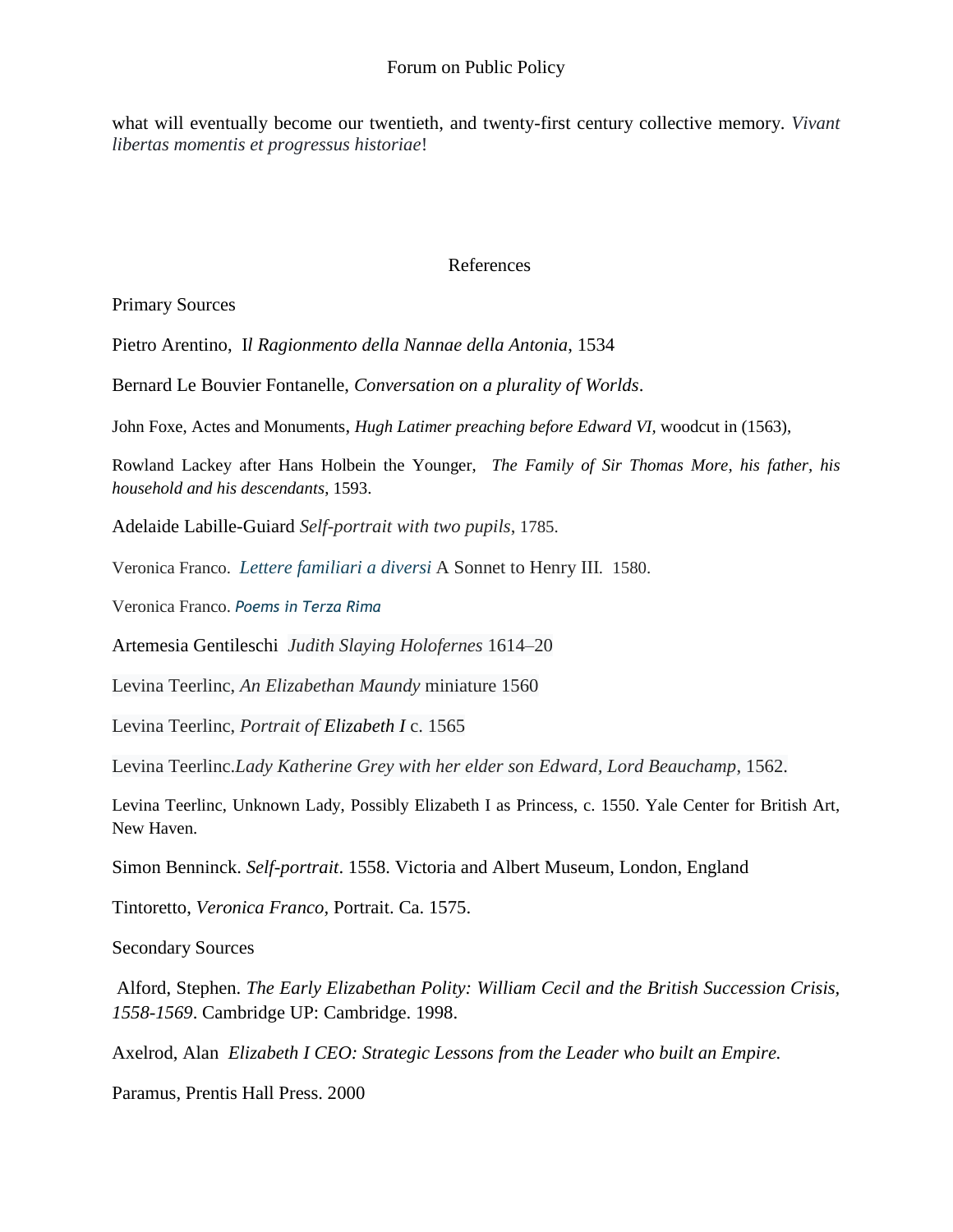Barlow, Margaret *Women Artists* Lautner Levin Associates, Inc. 1999

Bergmans, Simone "Miniatures of Levina Teerling," The Burlington Magazine, Vol. 64 (May 1934); 232-236

Brown, Judyth C. and Robert C. Davis. *Gender and Society in Renaissance Italy*.

New York: Addison, Wesley Longman. 1998.

Cressy, David. *Birth Marriage and Death: Ritual Religion and the Life Cycle in Tudor and Stuart England*. Oxford: Oxford UP. 1997.

Eschner, Kat. Madam Pompadour was far more than a Mistress. Smart News. Smithsonian.com 2017. (accessed 5.30.17)

Faust, Kimberly. A Conflict of Regal Identity: The Dichotomy between Levinia Teerlinc's (1520- 1576) Private and Public Images of Queen Elizabeth I (1533-1603) A thesis submitted to the Division of Research and Advanced Studies of the University of Cincinnati in partial fulfillment of the requirements for the degree of MASTER OF ARTS https://etd.ohiolink.edu/rws\_etd/document/get/ucin1116614443/inline (6.27.18)

Fraser, Antonia. *Mary Queen of Scots*. New York: Dell. 1969

Goodman, Elise. The Portraits of Madame de Pompadour: Celebrating the Femme Savante. University of California Press. 2000.

Gristwood, Sarah. *Game of Queens: the Women Who Made Sixteenth-Century Europe* New York: Basic Books. 2016.

Guy, John. *The Tudor England,* Oxford UP, Oxford. 1990.

Herman, Eleanor. *Sex with Kings: 500 Years of Adultery, Power, Rivalry, and Revenge.*

Hoak, Dale. *Tudor Political Culture.* Cambridge UP, Cambridge. 1995.

Horowitz, Maryanne Cline. *Seeds of Virtue and Knowledge*.Princeton: Princeton UP. 1998

James, Susan E. *The Feminine Dynamic in English Art 1485-1603,* Ashgate.

James, Susan E. "Susanna Horenbout, Levina Teerlinc and the Mask of Royalty," Jaarboek, 2000

Jordan, Constance *Renaissance Feminism: Literary Texts and Political Models.*Cornell UP. 1990.

Rapple, Rory. Martial Power and Elizabethan Political Culture: Military Men in England and Ireland, 1558-1594. Cambridge UP. 2009.